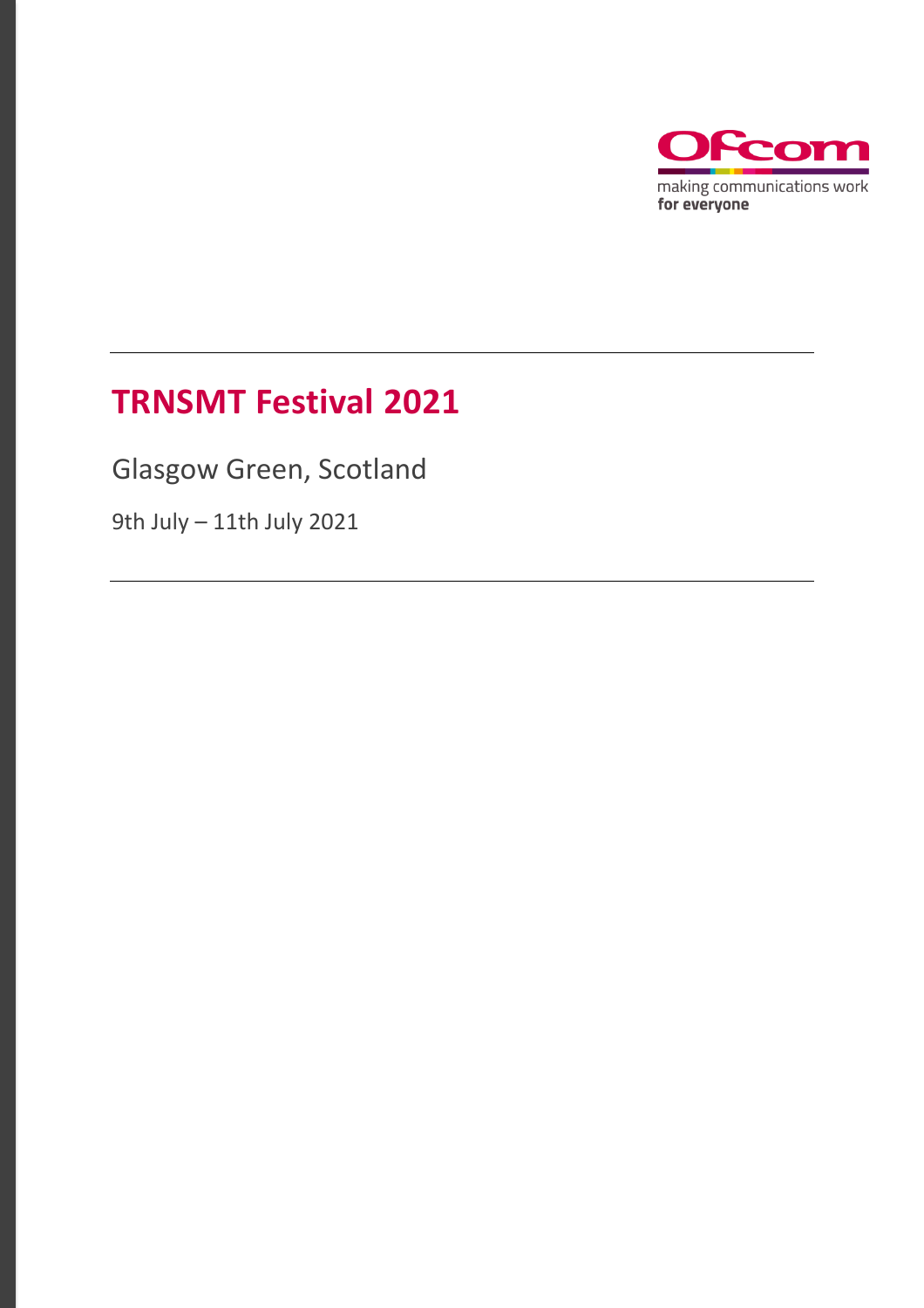## Introduction

TRNSMT Festival is designated as a Major Event, where careful control of frequency assignments will need to be implemented in order to establish a successful working system.

The Event will be coordinated by Janelle Jones.



Janelle Jones

Our office contact details are

+44 (0) 207 981 3803 or emai[l pmse@Ofcom.org.uk](mailto:pmse@arqiva.com)

During the event, Janelle can be contacted on

+44 (0) 7545 419 776 or email Janelle.Jones@ofcom.org.uk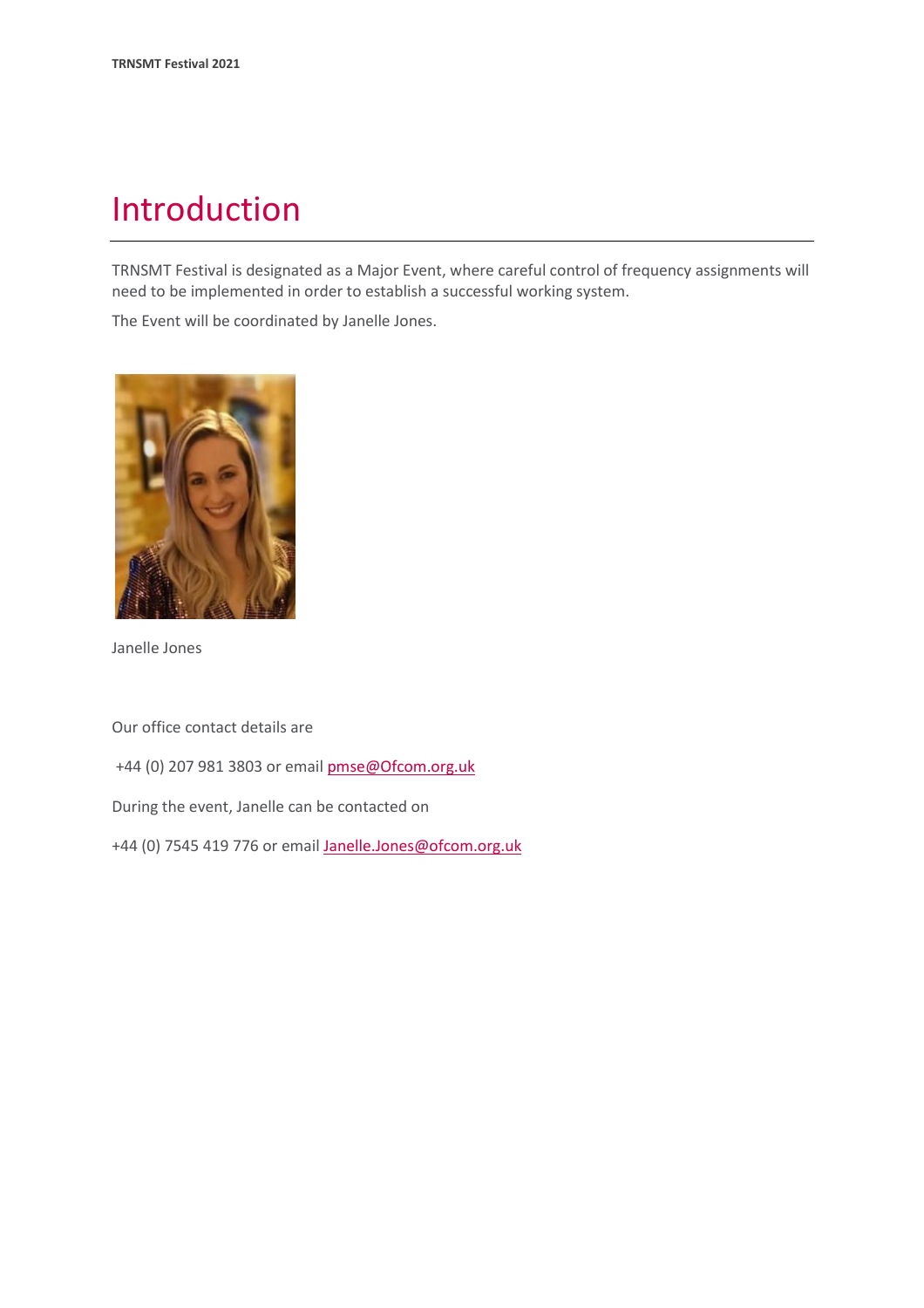# **Contents**

### **Section**

| 1. Application Process        | 1             |
|-------------------------------|---------------|
| 2. Coordination and Licensing | $\mathcal{P}$ |
| 3. Event Time                 | $\mathbf{R}$  |
| 4. Useful Contacts            | Δ             |
|                               |               |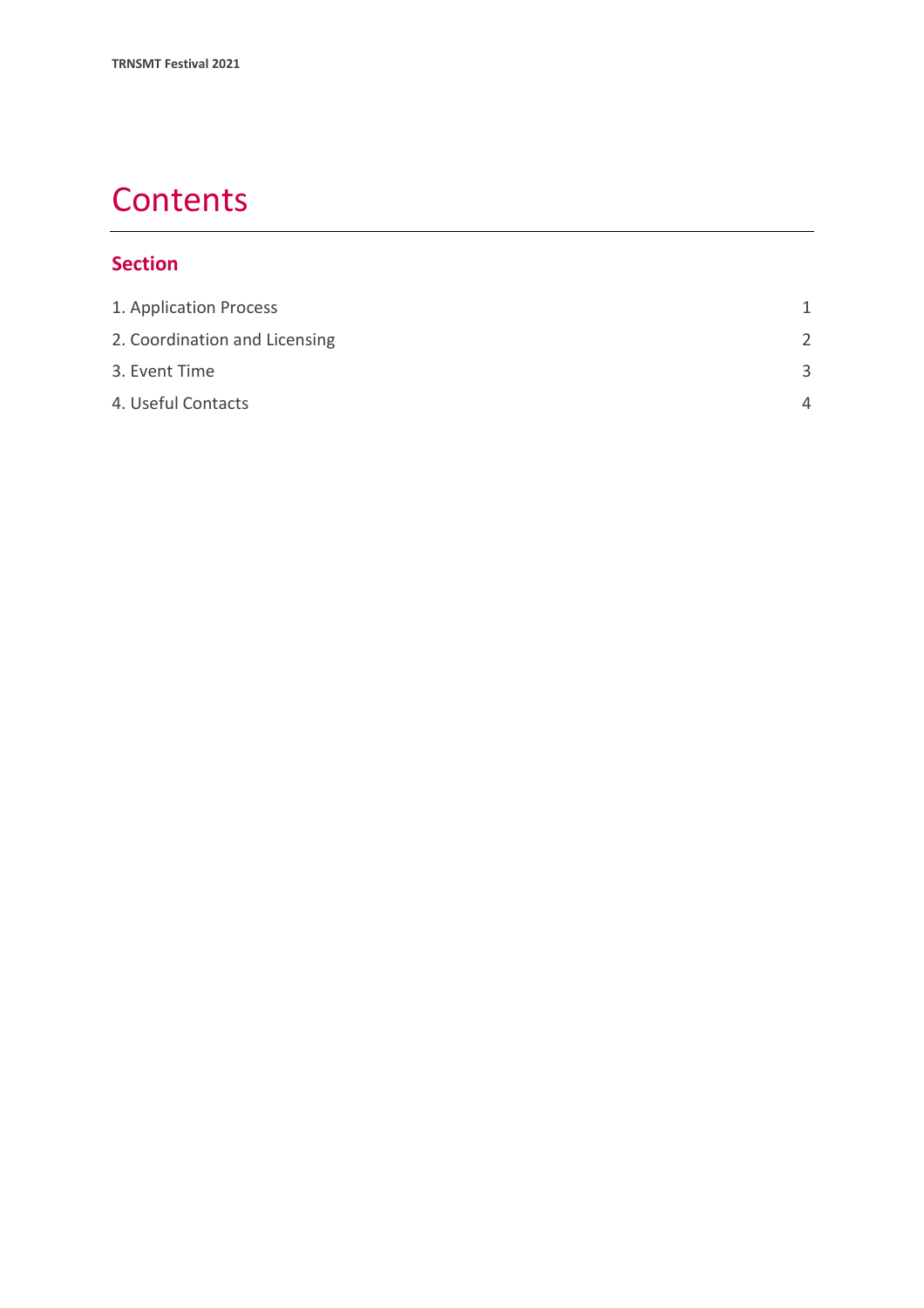# <span id="page-3-0"></span>1. Application Process

### **Submit your completed application form to Ofcom PMSE by 1st June 2021**



**We aim to issue licences (where applications have been received within the stated time periods) on or before the 30th June 2021**



#### **Payment MUST be received before the start of the event, otherwise you will not be licensed to use frequencies.**

We accept Debit/Credit Cards, Cheques and Bank Transfers or can take payment from existing carnets. *Please note that Ofcom PMSE are unable to accept payments made by AMEX.*

Wireless microphone and In Ear Monitors (IEMs) spectrum are always in high demand at festivals, and TRNSMT will be no exception. Therefore, applicants are asked to submit their requests at the earliest possible opportunity. It is advisable to submit frequency applications by the **1 st June 2021**, as applications submitted later than this may not be accommodated as required.

As TRNSMT is designated a Major Event, applications for frequencies will not be subject to Ofcom PMSE's usual three-day turnaround rule. All frequency applications will be collated and worked on at the same time in order to achieve the best frequency allocation plan.

Applications can be submitted via application form in the usual manner to [pmse@ofcom.org.uk.](mailto:pmse@ofcom.org.uk)

All application forms are downloadable from our websit[e https://www.ofcom.org.uk/manage-your](https://www.ofcom.org.uk/manage-your-licence/radiocommunication-licences/pmse/apply-for-a-pmse-licence)[licence/radiocommunication-licences/pmse/apply-for-a-pmse-licence](https://www.ofcom.org.uk/manage-your-licence/radiocommunication-licences/pmse/apply-for-a-pmse-licence)

On receipt of all frequency applications customers will be notified via email that their application has been received. Once applications have been reviewed, customers will be contacted if there are any immediate concerns regarding their requirements, or if any relevant information has been omitted.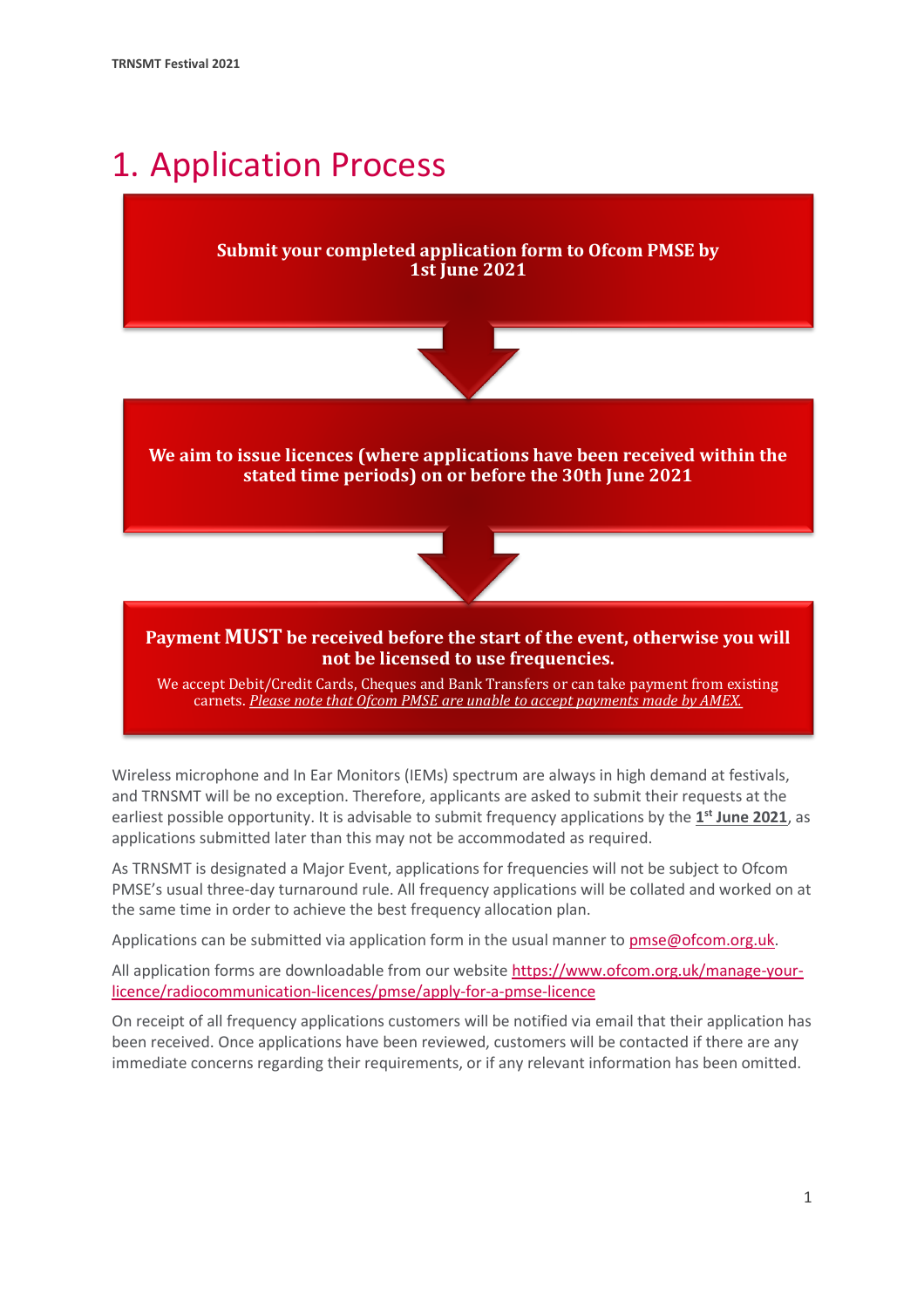# <span id="page-4-0"></span>2. Coordination and Licensing

## **General Information**

There will be high demand for microphone and IEM frequencies for TRNSMT, but PMSE will endeavor to satisfy all requirements. The main areas of concentrated spectrum use will be the stages; therefore, it is vital from a coordination perspective that all relevant information is included on application forms; this includes the precise location of talkback antennas. If the locations of talkback antennas are not provided, PMSE will call to obtain this information, which may delay the process.

Information key to the coordination process includes:

- The number of wireless microphones, IEMs and talkback systems and cameras required
- The frequency range that equipment will tune across (greater flexibility will aid the coordination process)
- The act's name, stage, date and time of performance
- The location of wireless talkback antennas within the grounds

Such information can be included on the application form or an accompanying email.

The use of wireless microphones and IEMs is restricted throughout the UK due to Digital TV carrier signals. The list of available TV channels for these venues can be found on the UHF Mic Planner via the Login page. The availability of these frequencies will be limited due to other licensed users nearby and the digital footprint. You may want to consult this tool before applying.

The commonly used GB and K4E tuning ranges will be heavily affected by DTV in Glasgow, with no channels being clear of transmission between 614 – 686MHz. Taking this into account, it may be necessary to look for equipment in different ranges to avoid risk of interference or use frequencies in channel 38 (606.5 – 613.5MHz).

When Licences have been processed, a secure payment link will be emailed to the applicant. Once confirmation of payment has been received, the Licence will be issued and emailed to the applicant.

We aim to issue licences (where applications have been received within the stated time periods) on or before the **30th June 2021**, allowing sufficient time for equipment to be retuned or programmed if necessary.

### **Payment and Licence Documents**

It is imperative that we receive payment before your licence is scheduled to start so we can issue your licence documents. To help with this we accept Debit/Credit Cards, and Bank Transfers or can take payment from existing carnets. When paying by debit/credit card you will receive a secure payment link to your email address. Your licensing documentation will be dispatched upon receipt of payment. *Please note that Ofcom PMSE are unable to accept payments made by AMEX.*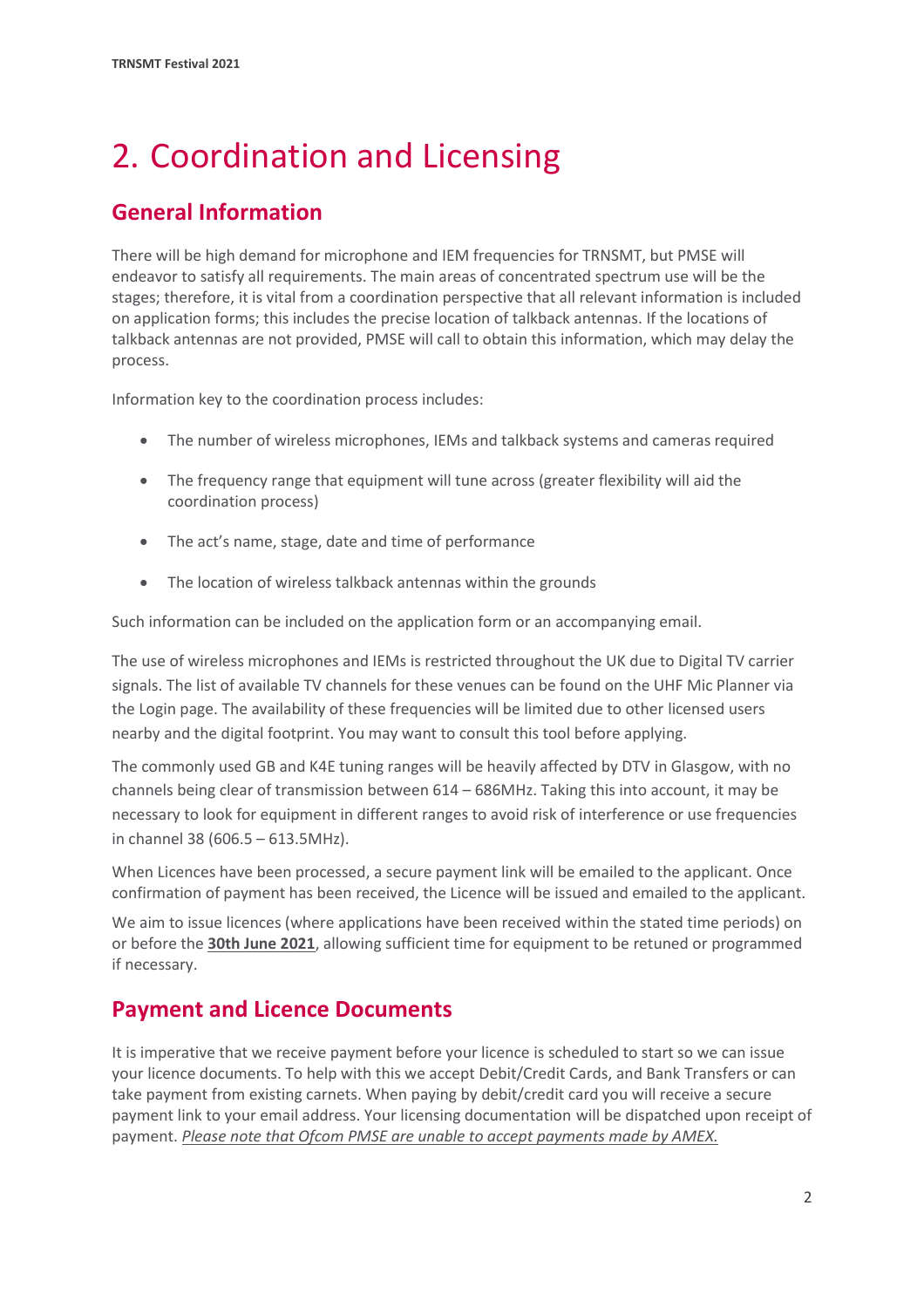# <span id="page-5-0"></span>3. Event Time

During the event it is imperative that all frequencies are used within the terms and conditions of the Licence held. This includes transmission of frequencies only during the times and dates stated on the Licence, not exceeding the designated maximum power, transmitting frequencies only from the location specified on the Licence or as discussed with the Event Coordinator.

If interference is experienced during the event the Event Coordinator will be available to assist during office hours by way of investigating the possible cause of the interference. If the cause is identified the necessary steps will be taken. If interference occurs outside of office hours the Emergency Coordinator will be able to assist and contact details are available in section 4.